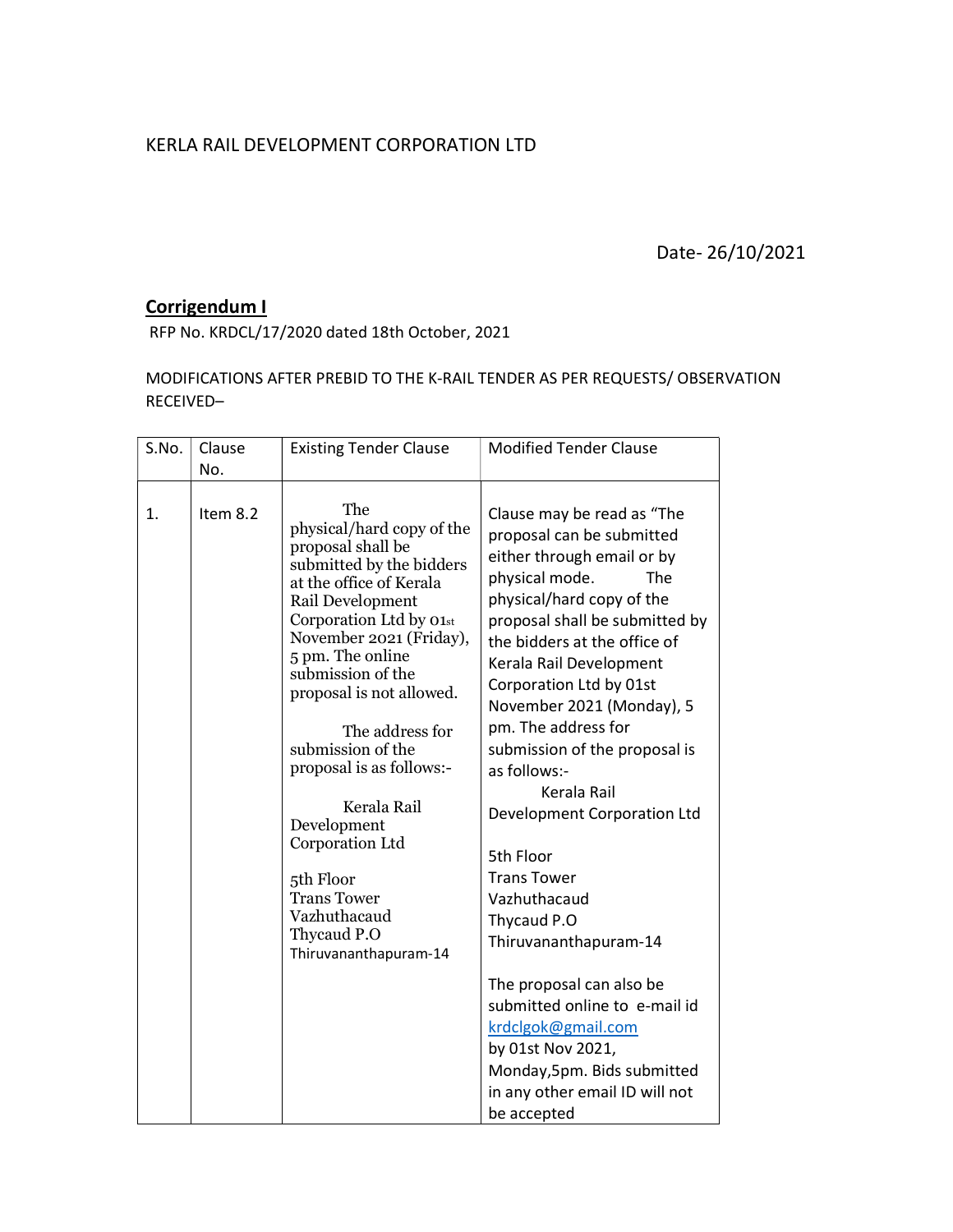| 2. | Item 8.3 | The proposal<br>should be submitted in<br>two parts as follows:- a)<br>Part A-Technical<br>proposal as per annexure<br>L<br>b) Part $B -$<br>Financial proposal as per<br>annexure II<br>Both the proposals<br>should be sealed properly<br>in separate envelops and<br>both the envelopes ( <i>i.e.</i><br>Technical proposal and<br>Financial proposal)<br>should be inserted in a<br>single envelope which<br>should be sealed properly<br>before submission. | Clause may be read as<br>Method of submission:<br>Depending on the mode of<br>submission, the method of<br>submission will be as follows.<br>A. Physical mode:<br>The proposal should be<br>submitted in two parts as<br>follows:- a) Part A-Technical<br>proposal as per annexure I<br>b) Part B - Financial<br>proposal as per annexure II<br>Both the proposals<br>should be sealed properly in<br>separate envelops and both the<br>envelopes (i.e. Technical<br>proposal and Financial<br>proposal) should be inserted in<br>a single envelope which should<br>be sealed properly before<br>submission.<br>B. Email mode:<br>The proposal should be<br>submitted in two parts on<br>separate emails as per details<br>mentioned below :-<br>a) Part A-Technical proposal<br>as per annexure I - Original<br>Technical proposal with unique<br>password protected document.<br>No common password to be<br>used on first and second E-<br>mail.<br>b) Part B – Financial proposal<br>as per annexure II - Original<br>Financial proposal with unique<br>password protected document.<br>No common password to be<br>used on first and second E-<br>mail. |
|----|----------|------------------------------------------------------------------------------------------------------------------------------------------------------------------------------------------------------------------------------------------------------------------------------------------------------------------------------------------------------------------------------------------------------------------------------------------------------------------|--------------------------------------------------------------------------------------------------------------------------------------------------------------------------------------------------------------------------------------------------------------------------------------------------------------------------------------------------------------------------------------------------------------------------------------------------------------------------------------------------------------------------------------------------------------------------------------------------------------------------------------------------------------------------------------------------------------------------------------------------------------------------------------------------------------------------------------------------------------------------------------------------------------------------------------------------------------------------------------------------------------------------------------------------------------------------------------------------------------------------------------------------------------|
| 3. | Item 8.4 | The bids shall be<br>opened on 3rd November<br>2021 at 4.00 pm at the<br>office of Kerala Rail<br>Development                                                                                                                                                                                                                                                                                                                                                    | Clause may be read as<br>"The bids shall be<br>opened on 2nd November<br>2021 at 15.00 Hrs at the office<br>of Kerala Rail Development<br>Corporation Ltd. The technical                                                                                                                                                                                                                                                                                                                                                                                                                                                                                                                                                                                                                                                                                                                                                                                                                                                                                                                                                                                     |